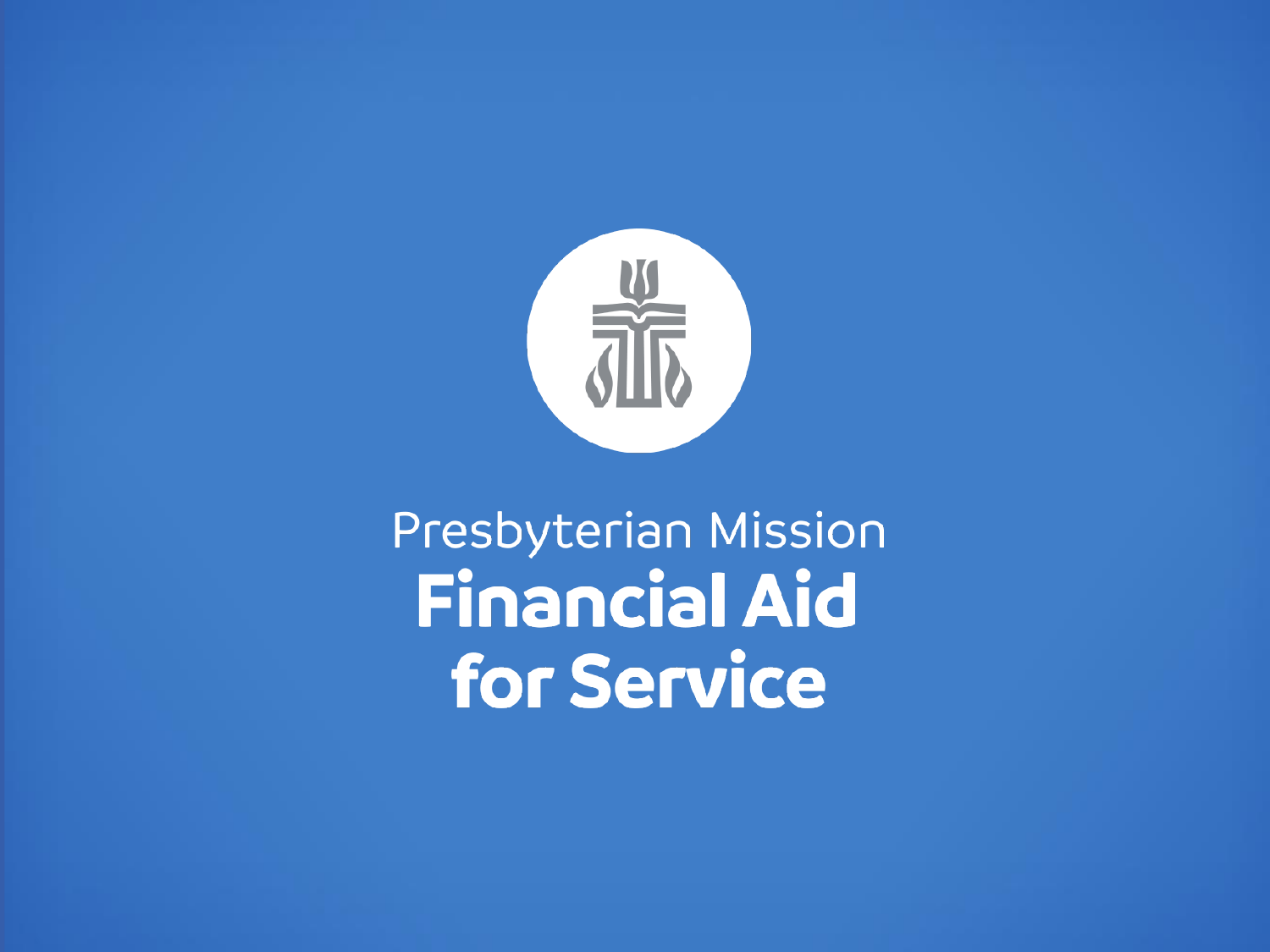Created by congress in 2007

## **Public Service Loan Forgiveness**

Designed to provide relief to borrowers who choose to serve their communities in lower paying jobs at non-profits and other public service entities

Tax-free forgiveness of Federal Loans after meeting certain qualifications

Complicated and needlessly complex application process has prevented many from qualifying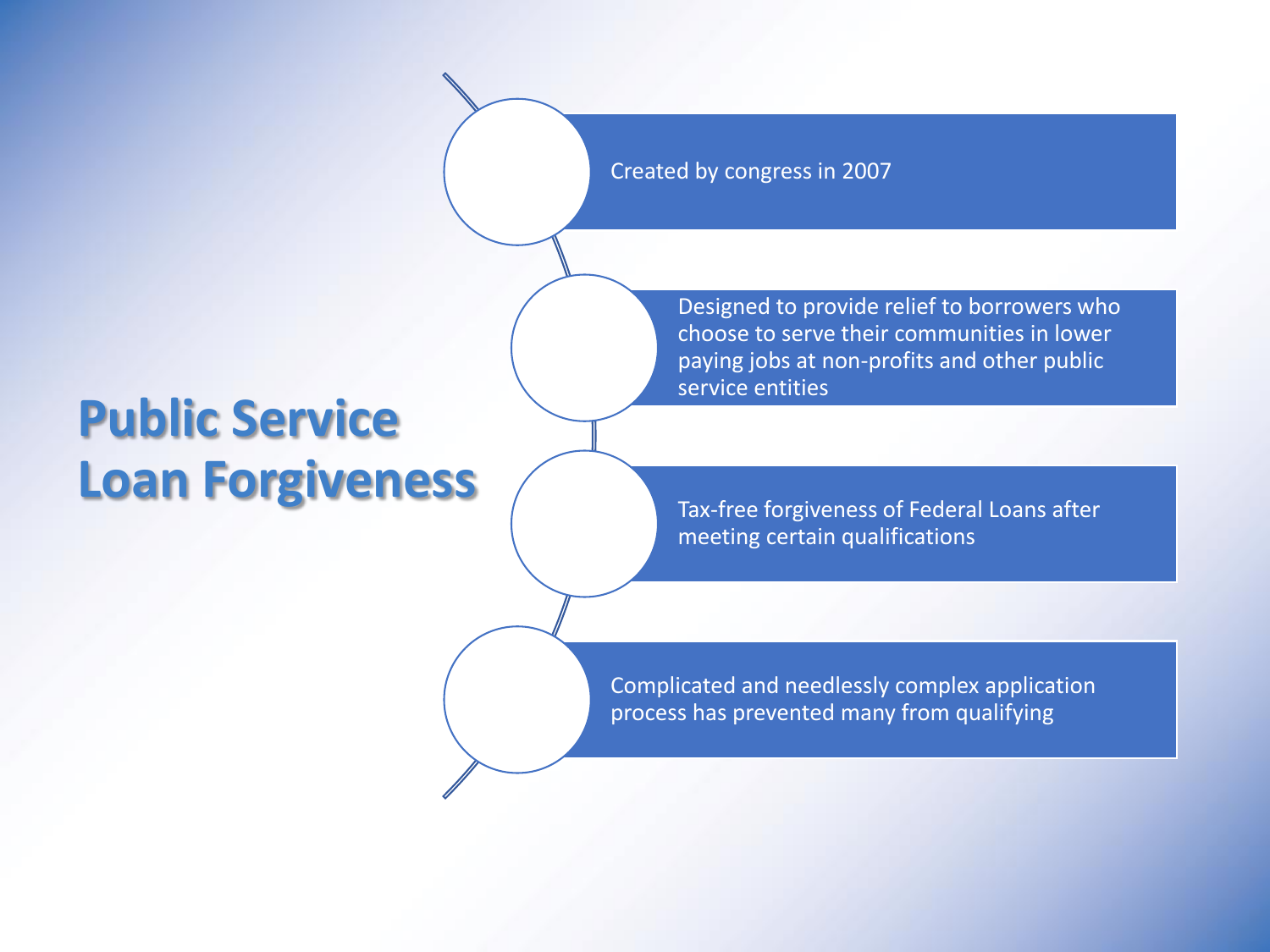# **PSLF Qualifications**

### Employment Type

### Loan Type

Employed full-time by a U.S. federal, state, local, or tribal government or notfor-profit organization

Have Direct Loans (or consolidate other federal student loans into a Direct Loan)

### Payments

Repay loans under an income-driven repayment plan

Excluded Employment **Activities** 



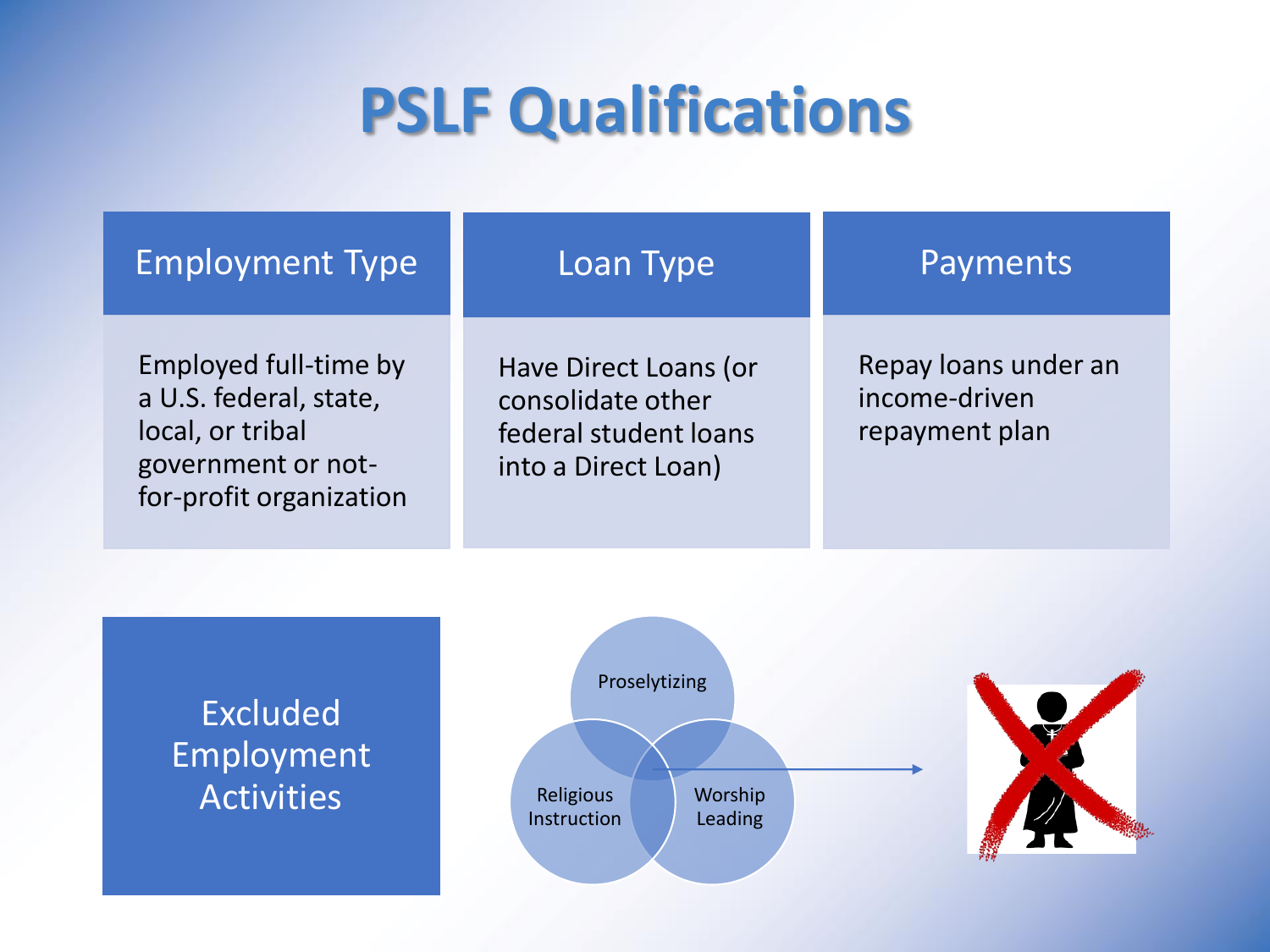## **Changes to Eligibility in 2021**

**Supreme court decision struck the qualifying employment exclusions**

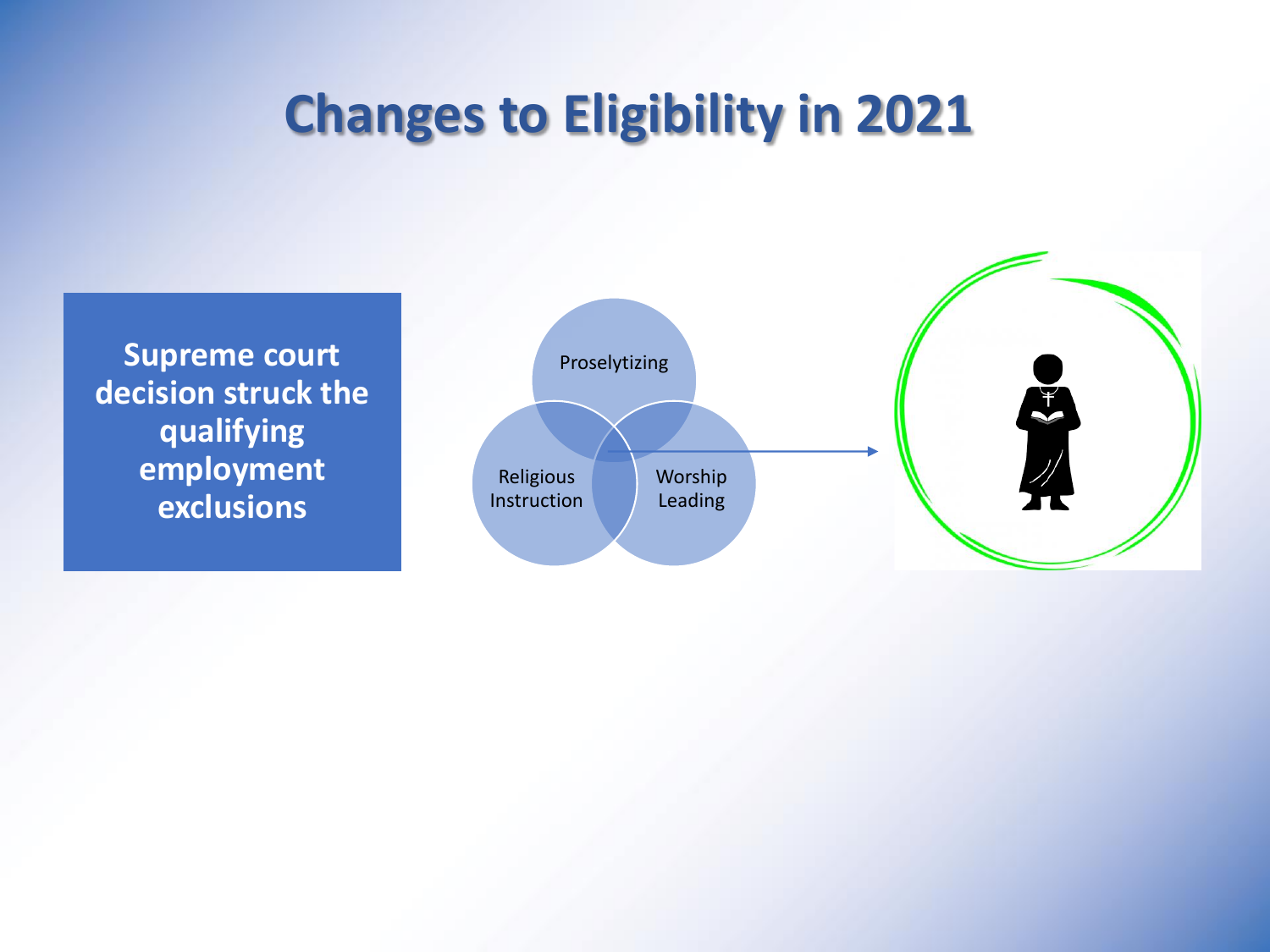# **Limited Opportunity Waiver**

## Allows Borrowers to:

- •Consolidate federal student loans into the Direct Loan program
- •Preserve the payment history of the federal student loans consolidated into the Direct Loan program
- •Document service retroactively
- •Request refund if the loan was overpaid under the expanded eligibility rules.
- •**Many borrowers who were previously declined, will now be eligible**

Key Take Away: Now is the time for borrowers to make changes necessary to receive forgiveness as soon as possible.

# **Expires October 31st, 2022**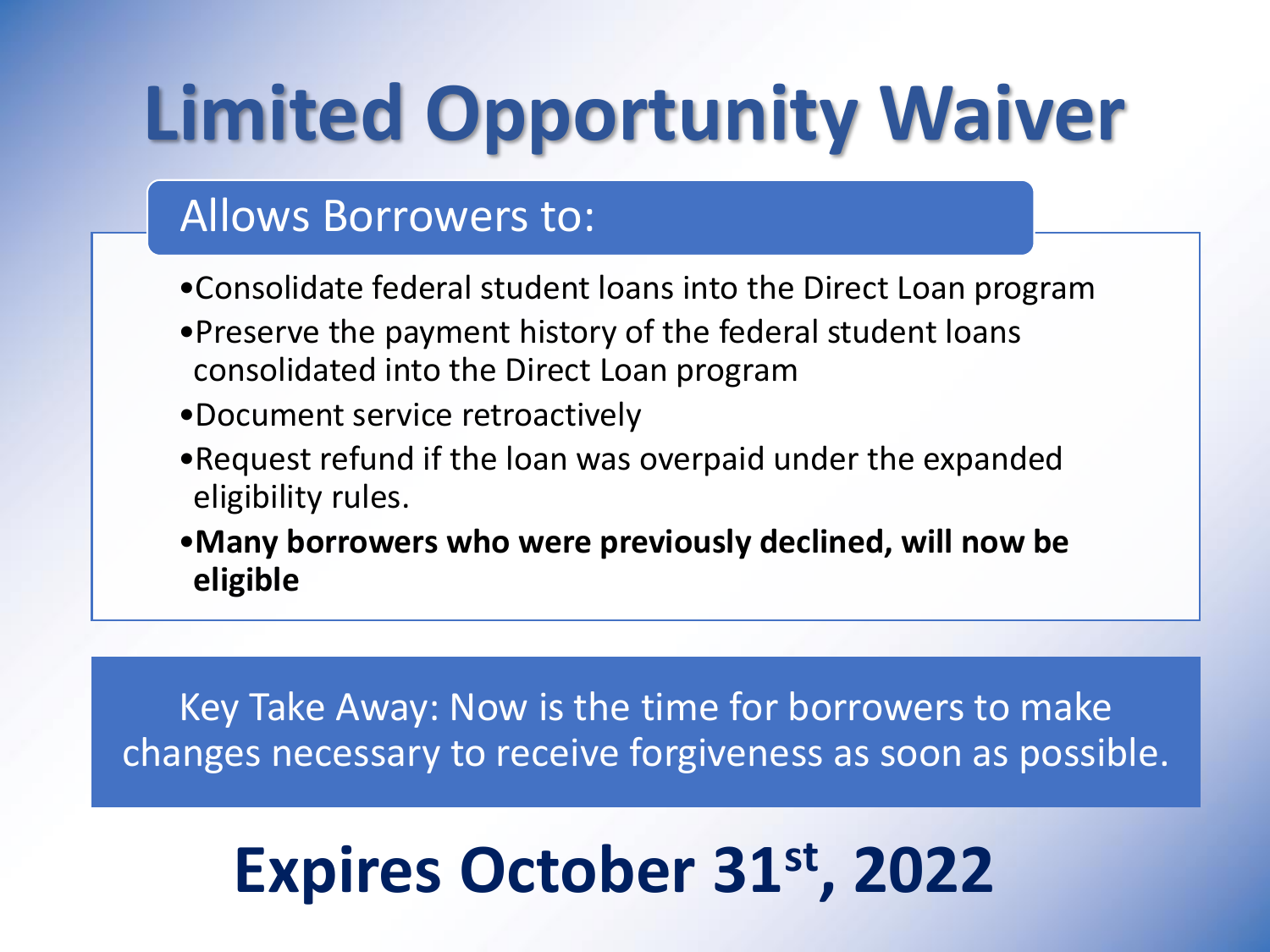## **Implications for PC(USA) Leaders**

## Prior service counts toward 120 payments

## Immediate forgiveness possible for some

Lower monthly payments for fewer years relieves pressure

### Renewed Hope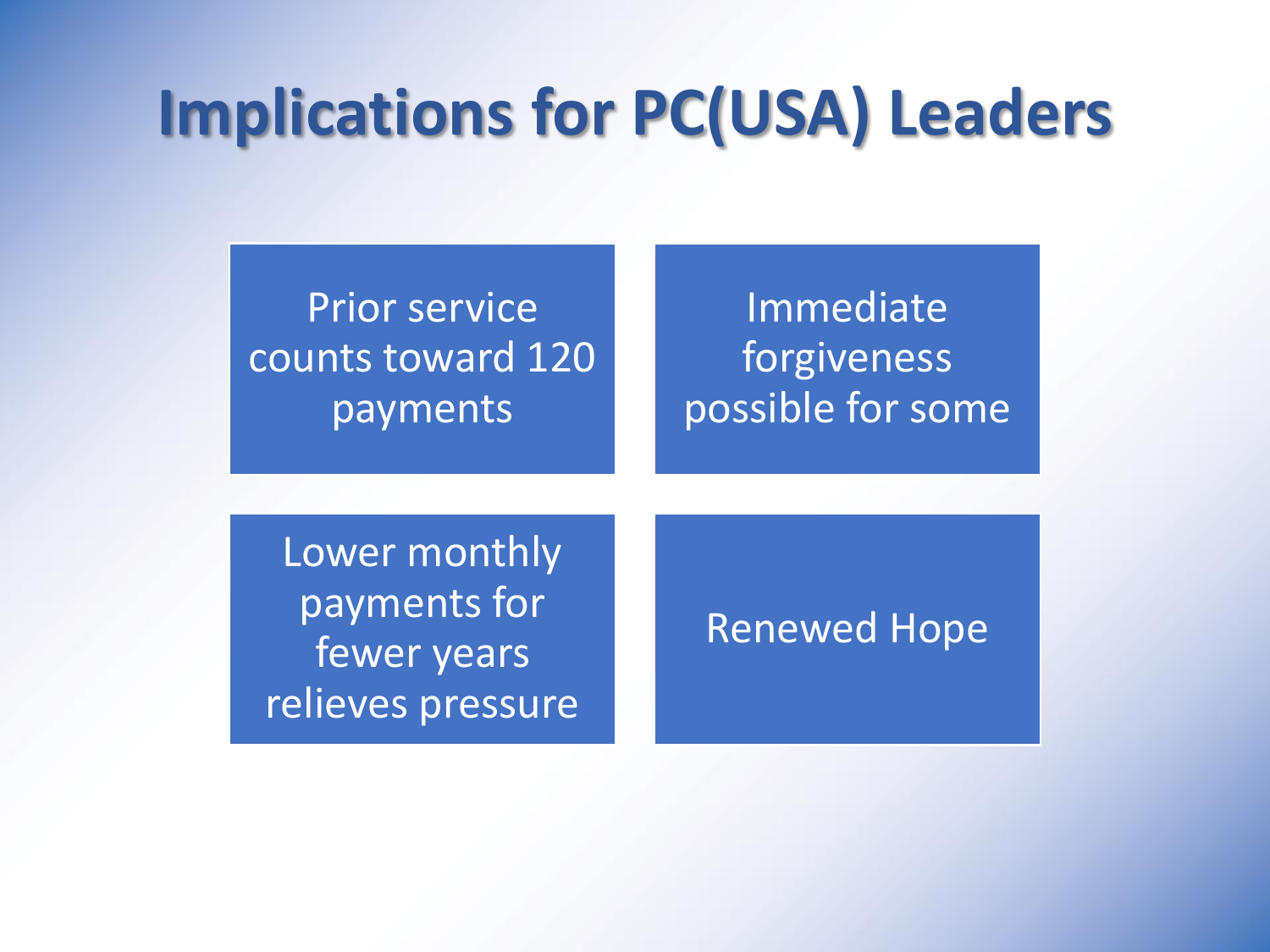## **Programmatic Adaptations**

#### Suspended Loan Assistance Programs for 2022

- Loan Assistance for Pastors and the SSLA program provided funds to student loan borrowers to reduce the balance of their loan
- More significant forgiveness is available from PSLF
- Board of Pensions MEDA program will continue with no changes for 2022

### Expanded access to assistance

- Presbyterian Mission Agency will provide access to student loan advising and hands on document preparation and submission for up to 6,000 PC(USA) leaders
- Includes **Ordained Teaching Elders**, in good standing, serving in **any setting** as well as **Certified Ruling Elders**.
- •Also includes **employees of congregations, camps & conference centers, related schools, colleges, universities, seminaries, partner organizations, church corporations** and **midcouncils**

#### Monthly Webinars

- •Hosting free, monthly webinars open to all
- PeopleJoy experts will explain changes and give basic overview of application process for PSLF

### Collaboration with Board of Pensions

- Board of Pensions is making similar changes and providing these services to all minister members
- Promoting programs together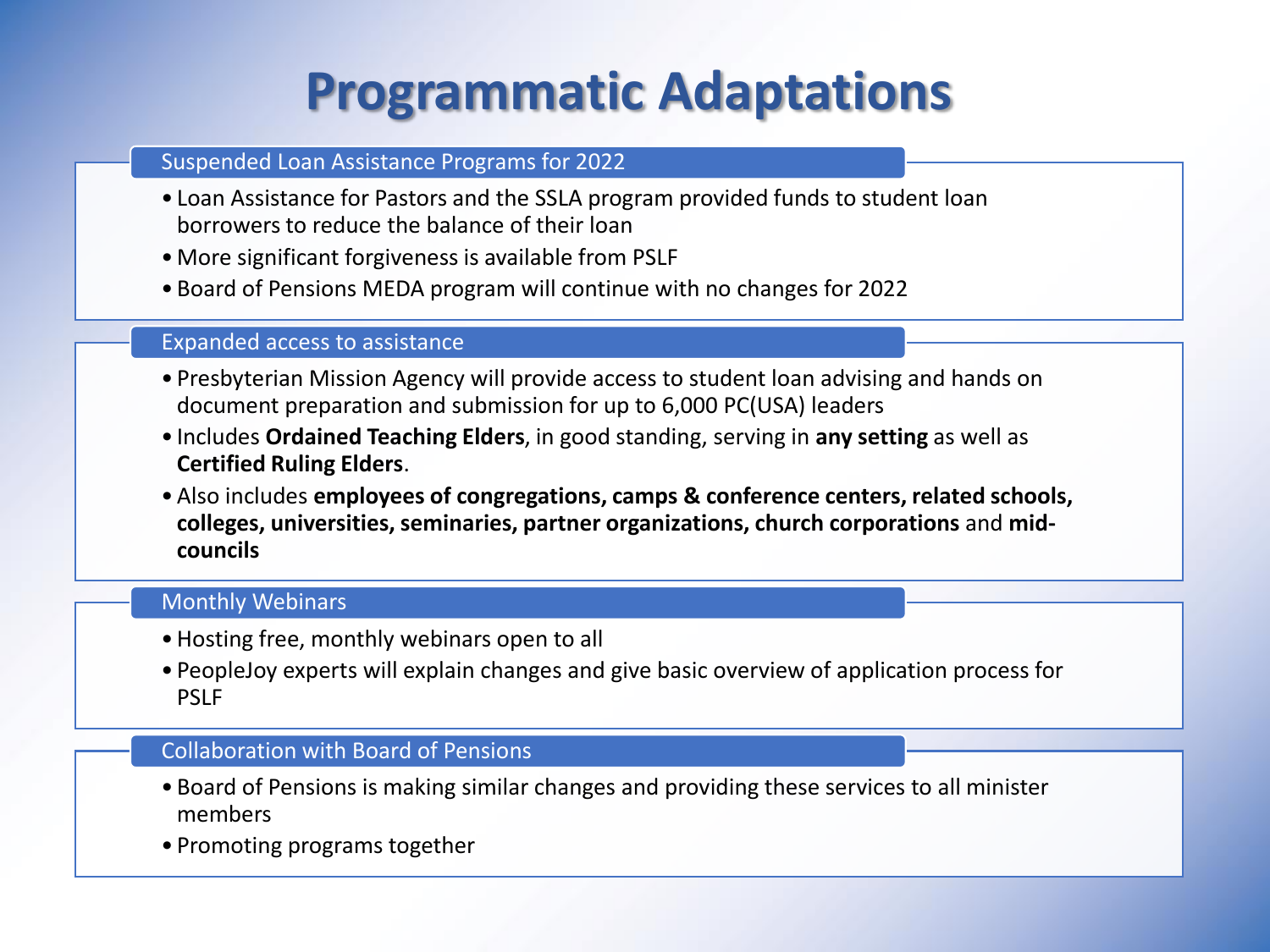## **Presbyterian Mission Agency Resources**

### Student Loan **Coaching**

- •Hands on application assistance for PSLF application
- •Not just for borrowers who qualify for PSLF
- •Advice on Income Driven Repayment options, consolidation, managing private student loan debt and strategies to balance paying down debt with other priorities

#### Monthly Webinars

- Financial Aid for Service hosts free, monthly webinars open to all
- PeopleJoy experts will explain changes and give basic overview of eligibility and application process for PSLF
- •**Webinar registration doubles as coaching sign up.**
- Webinar attendance not required to obtain access to coaching.

### How to Access Coaching

- Register for next webinar
- [pcusa.org/loanassist](http://www.pcusa.org/loanassist)
- Board of Pensions members can apply through the Board of Pensions website or sign up for a webinar.

### Helpful Links

- https://studentaid.g ov/manageloans/forgivenesscancellation/publicservice
- https://studentaid.g ov/announcementsevents/pslf-limitedwaiver